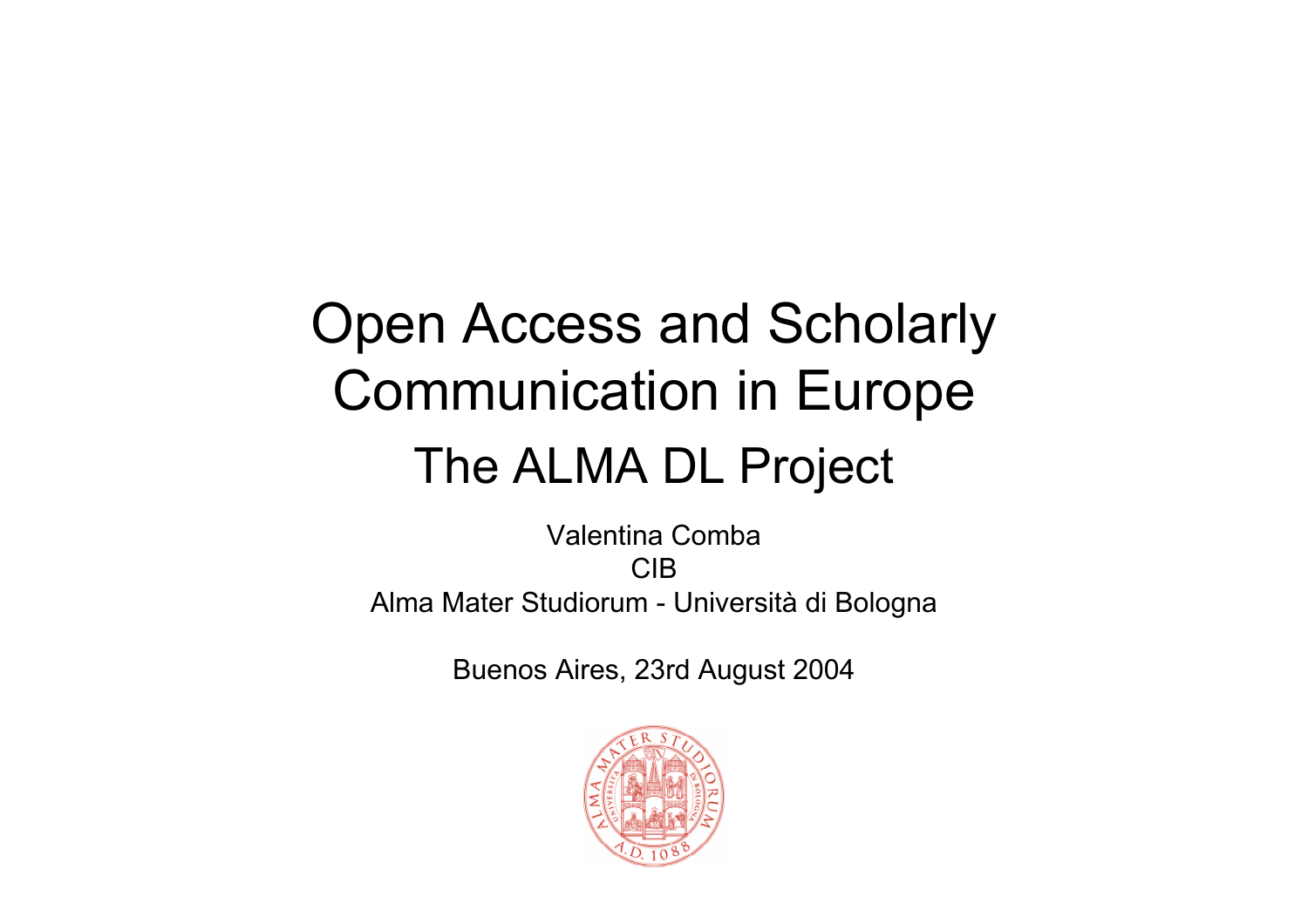### Open Access for Scholarly Communication

What "Open Access" mean ?

- Readers can browse, read, download fulltext for free
- -The economic model is different: the Author pays (or the institution, or the learned society….)
- Two paths for OA publications:

\* istitutional repositories and disciplinary open archives

\* open access, peer reviewed scholarly journals

- Copyright is not transferred (or not completely) to the Publisher

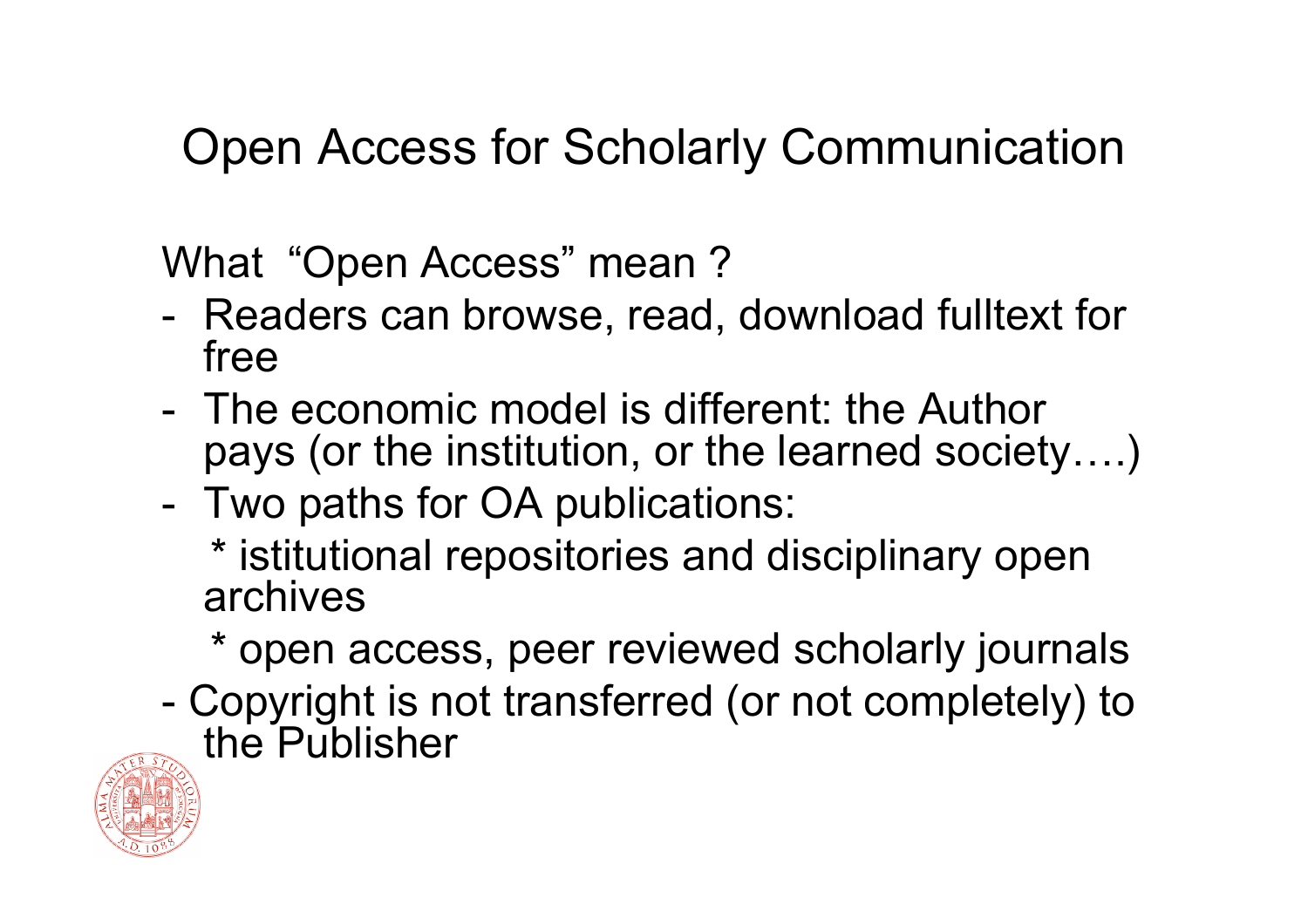## Recent developments in OA

From hard discussions and contrasts to a "shift in tone":

- it increases research impact
- it is considered an opportunity by the Learned Societies publishers
- its economic model may be sustainable
- it may not increase digital divide between developing countries and wealthier ones
- it is a choice for Authors: they decide

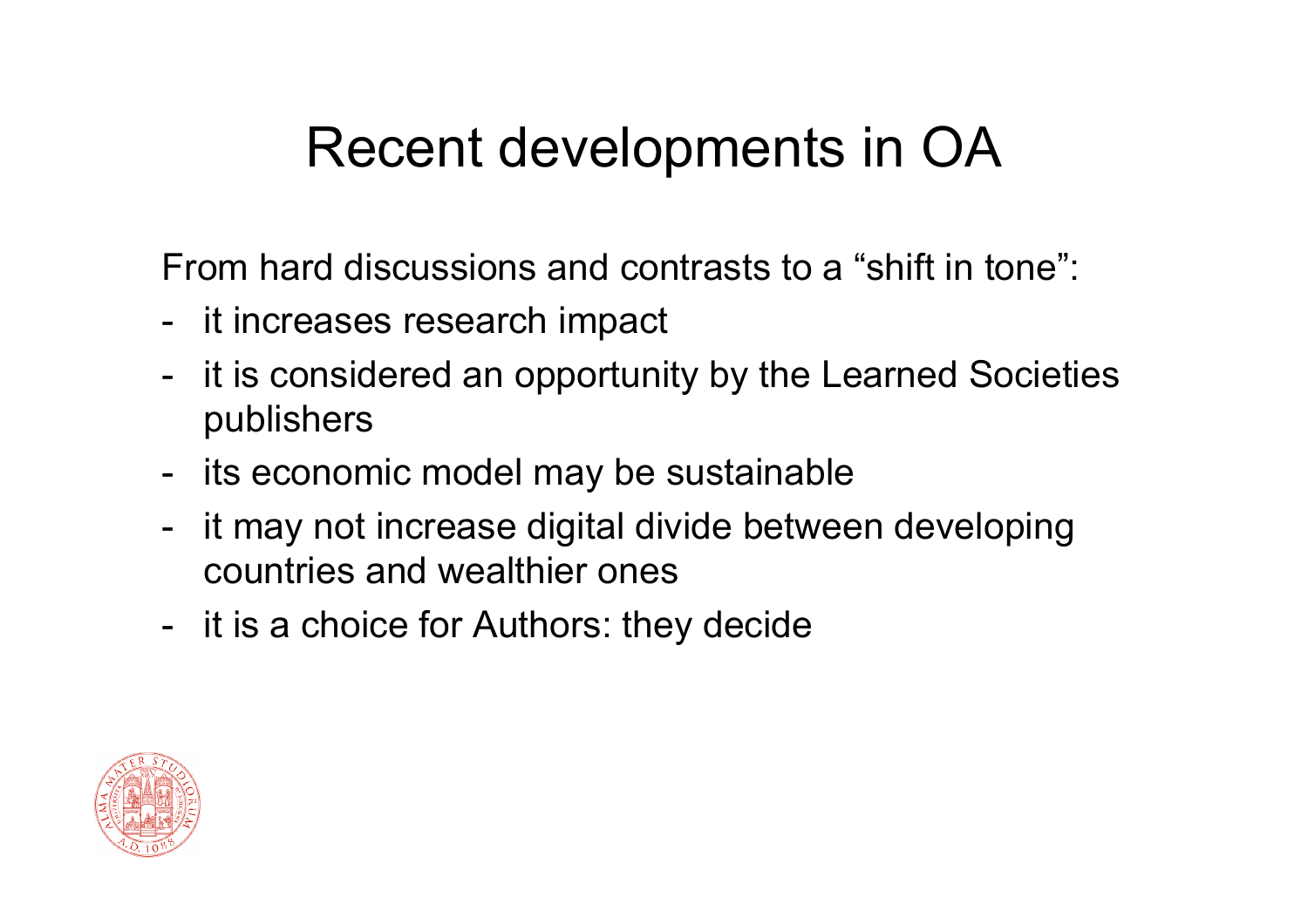### Open Access in Europe

The strongests initiatives:

- UK, SHERPA
- The Netherlands: Project DARE
- Nordic Countries: collaboration and the Nordic Conferences on Scholarly Communication
- Germany: the Berlin Declaration and the standardization effort (DINI:

(German Initiative for Networked Information)

The Role of the CERN OAI Workshops Memberships t o SPARC Europe CILEA/CASPUR initiative

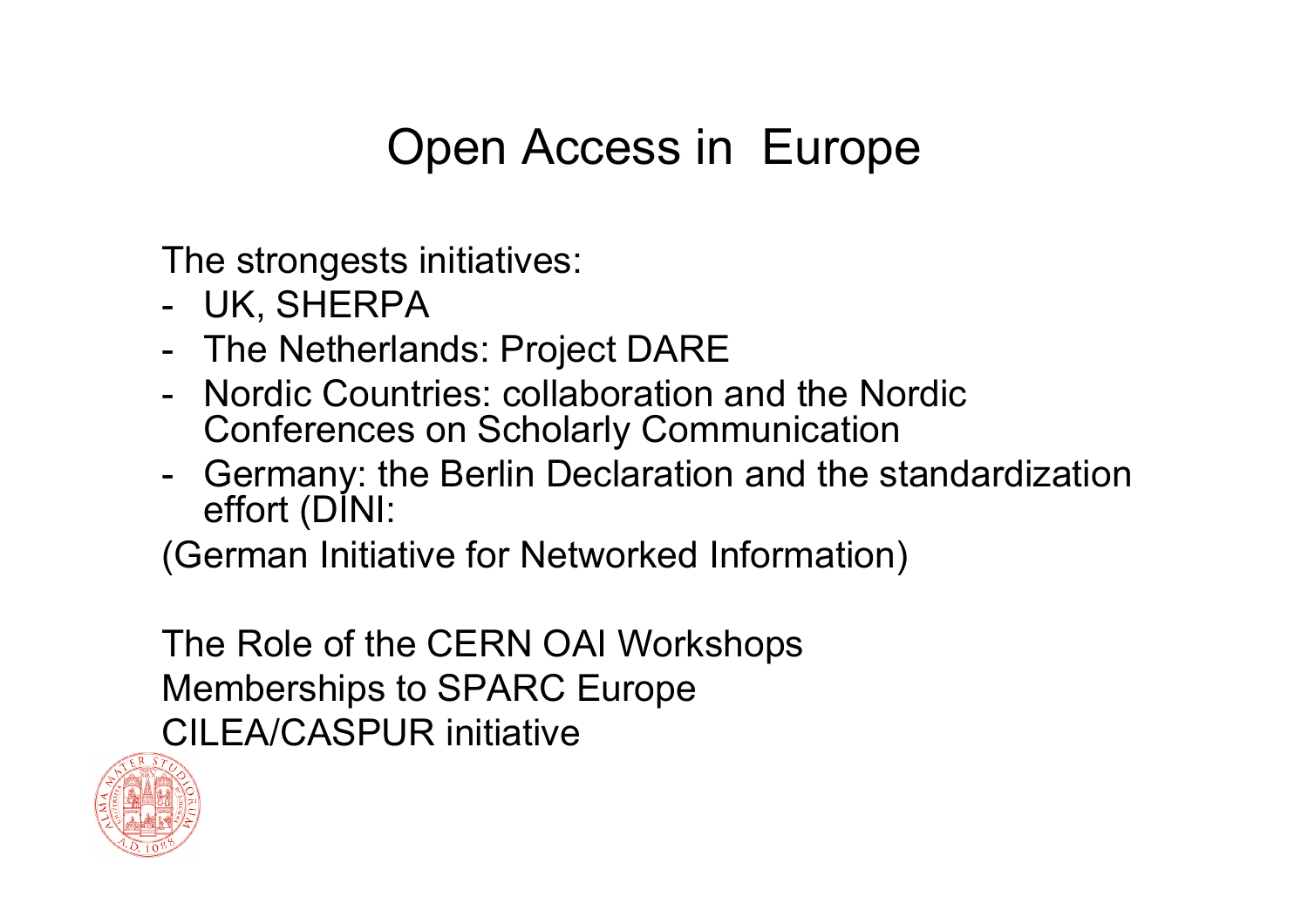#### ….and recent events

- $\bullet$  Second Nordic Conference in Scholarly Communication (<http://www.lub.lu.se/ncsc2004>)
- •UK Inquiry
- •• Initiatives in France (La Rochelle Seminar)
- •….and in Italy (Conference of Rectors initiative)
- •The Open Access Citation Index Group (International)

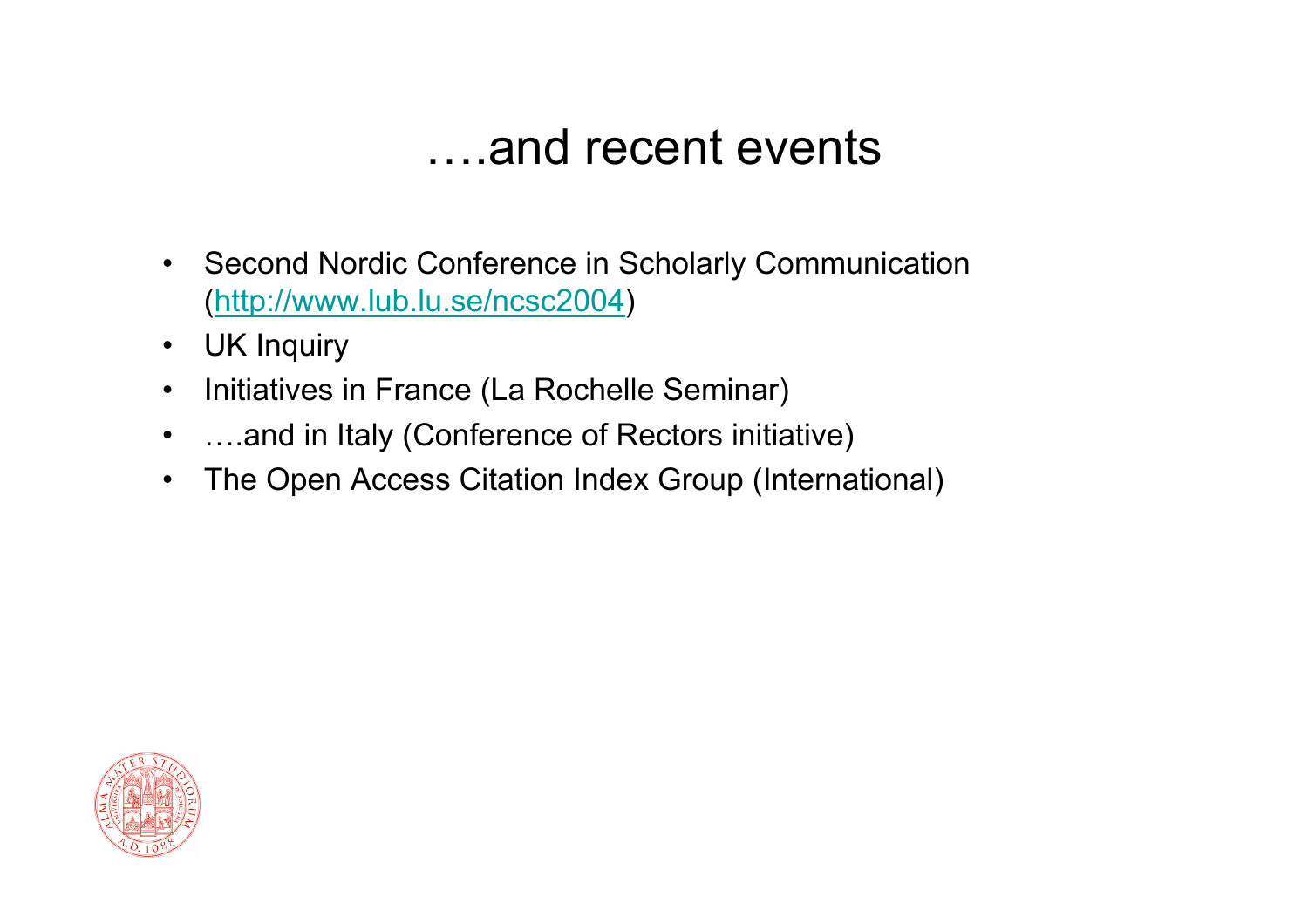# Libraries and Open Access

- Open Access is for Authors and Readers
- Libraries have to deal with many different publishers and should ensure access to scientific information anyway
- Libraries should help users to select and use any kind of valuable information through new services:
	- -- support for institutional repositories
	- information literacy courses
	- -- digital reference
	- training and information about OAI technology
	- training and information about new copyright models

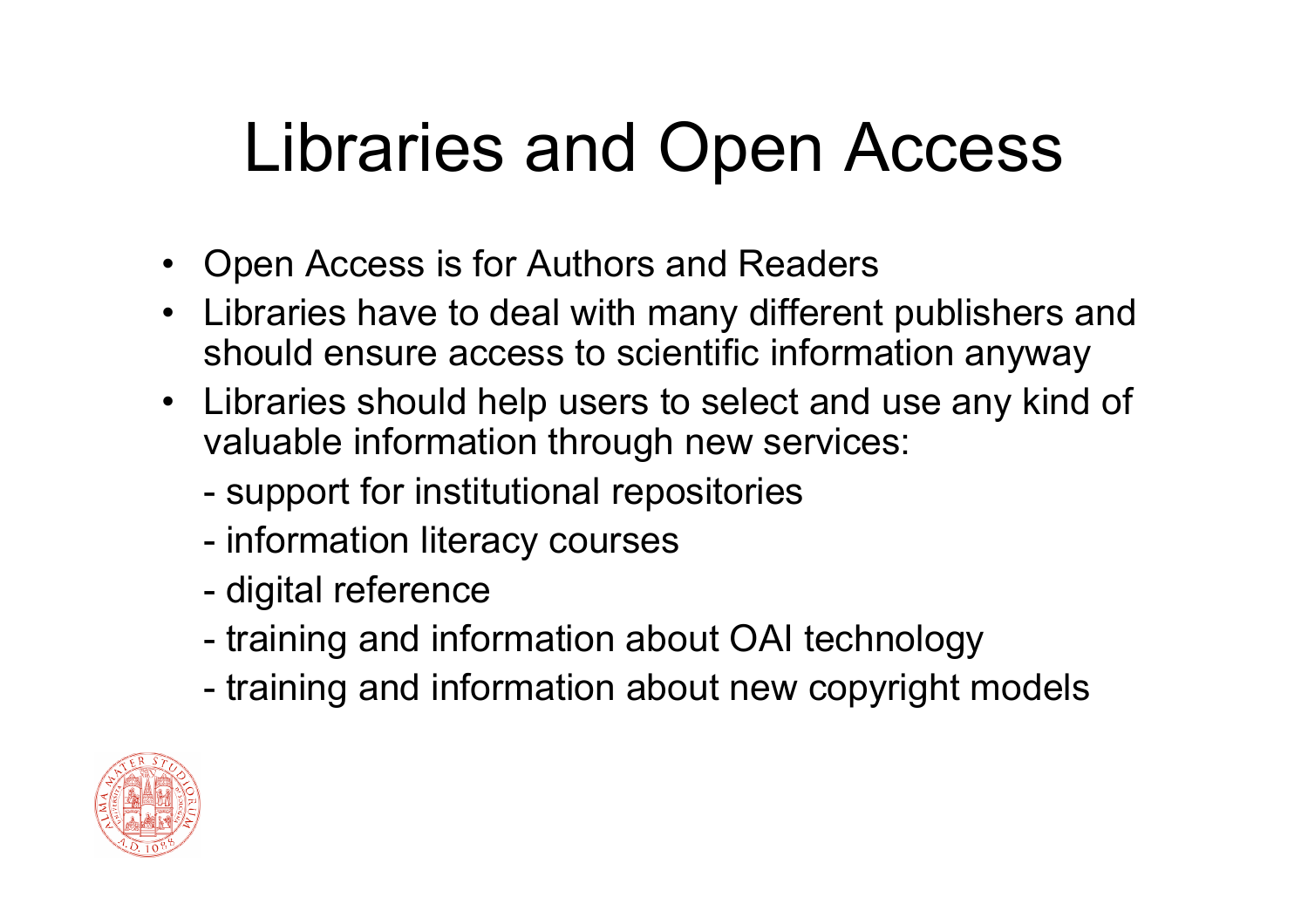## The ALMA DL Project at the University of Bologna

Start in 2001 (draft project)

Funded by the University of Bologna in 2003-2004

Includes institutional repositories (Eprints), a digitized documents archives and services (information literacy and digital reference –still on development)

Role of librarians: support the Authors in the use of our archives

Other activities: promote Open Access

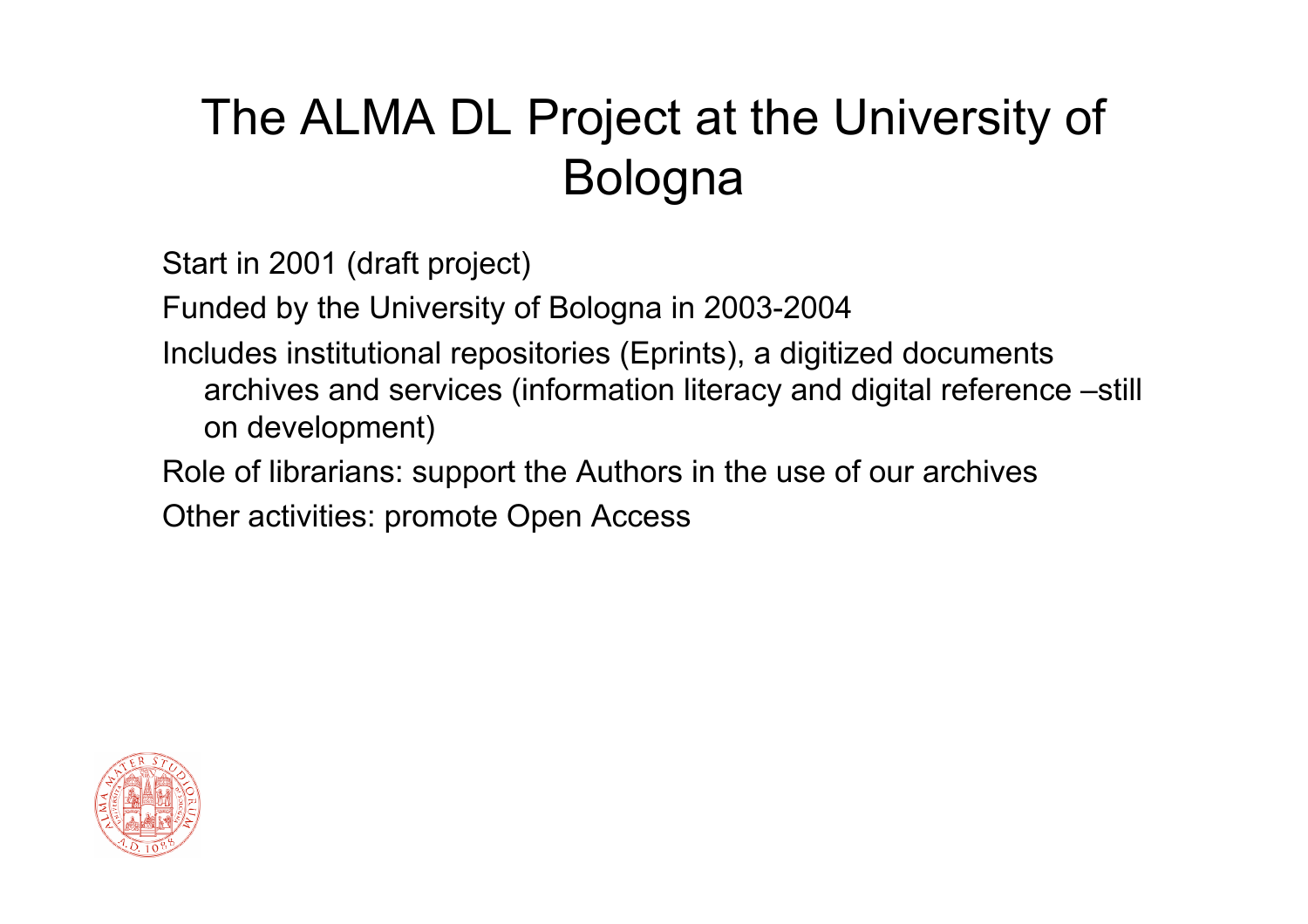| Ricerca - Netscape                                                                                                                                                                                                                                                                                                                                                                                    |                                                                                                                                                                                                                                                                                                              |                                                                               | $\Box$ |  |
|-------------------------------------------------------------------------------------------------------------------------------------------------------------------------------------------------------------------------------------------------------------------------------------------------------------------------------------------------------------------------------------------------------|--------------------------------------------------------------------------------------------------------------------------------------------------------------------------------------------------------------------------------------------------------------------------------------------------------------|-------------------------------------------------------------------------------|--------|--|
| 17 Agosto 2004<br>$\mathbf{I}$ <i>lm</i> $\boldsymbol{\omega}$ <i>DL</i><br>ALMA MATER STUDIORUM<br>UNIVERSITÀ DI BOLOGNA<br>Biblioteca Digitale dell'Università di Bologna                                                                                                                                                                                                                           |                                                                                                                                                                                                                                                                                                              |                                                                               |        |  |
| Alma-DL   Centro Inter-Bibliotecario<br>Sistema Bibliotecario di Ateneo                                                                                                                                                                                                                                                                                                                               |                                                                                                                                                                                                                                                                                                              |                                                                               |        |  |
| Accedi ai cataloghi:                                                                                                                                                                                                                                                                                                                                                                                  | Supporto   Rubrica   Cerca<br>Sei in: Ricerca                                                                                                                                                                                                                                                                | Ricerca rapida                                                                |        |  |
| Scegli un catalogo -<br>Home<br><b>Didattica</b><br><b><i><u>DRicerca</u></i></b><br><b>AMS Acta</b><br><b>AMS Miscellanea</b><br>Altri archivi on-line<br>Libri elettronici<br>Periodici<br>elettronici<br><b>Digitalizzazioni</b><br><b>Banche dati</b><br>Repertori<br><b>Strumenti</b><br><b>Documentazione</b><br><b>Statistiche</b><br><b>Staff</b><br><b>图 8 四 http://amsacta.cib.unibo.it</b> | Ricerca<br>Alma-DL offre in supporto alla<br>ricerca di Ateneo una serie di<br>archivi istituzionali di contributi<br>scientifici e culturali                                                                                                                                                                | Cerca nel sito<br>$\rightarrow$<br>Ricerca Avanzata<br>Azioni<br>$\triangleq$ |        |  |
|                                                                                                                                                                                                                                                                                                                                                                                                       | <b>AMS Acta</b><br>Almae Matris Studiorum Acta, diffusa<br>sotto la sigla AMS Acta, è la collezione di<br>contributi depositati sotto la diretta<br>responsabilità delle strutture dell'Ateneo<br>e di Enti Scientifici. Di questi contributi<br>verrà fatto il deposito legale presso la<br>BNCF.<br>Vai -> |                                                                               |        |  |
|                                                                                                                                                                                                                                                                                                                                                                                                       | <b>AMS Miscellanea</b><br>Almae Matris Studiorum Miscellanea,<br>diffusa sotto la sigla AMS Miscellanea, è<br>la collezione dei contributi culturali di<br>soggetto vario immessi e diffusi sotto la<br>diretta responsabiltà degli autori.<br>Vai ->                                                        |                                                                               |        |  |
|                                                                                                                                                                                                                                                                                                                                                                                                       | Altri archivi on-line<br>Consulta un elenco non esaustivo di altre<br>iniziative e progetti di archiviazione<br>on-line di contributi di ricerca, articoli<br>(pre e post pubblicazione) disponibili a<br>testo pieno gratuitamente in rete<br>$C$ ontinua                                                   |                                                                               | $E =$  |  |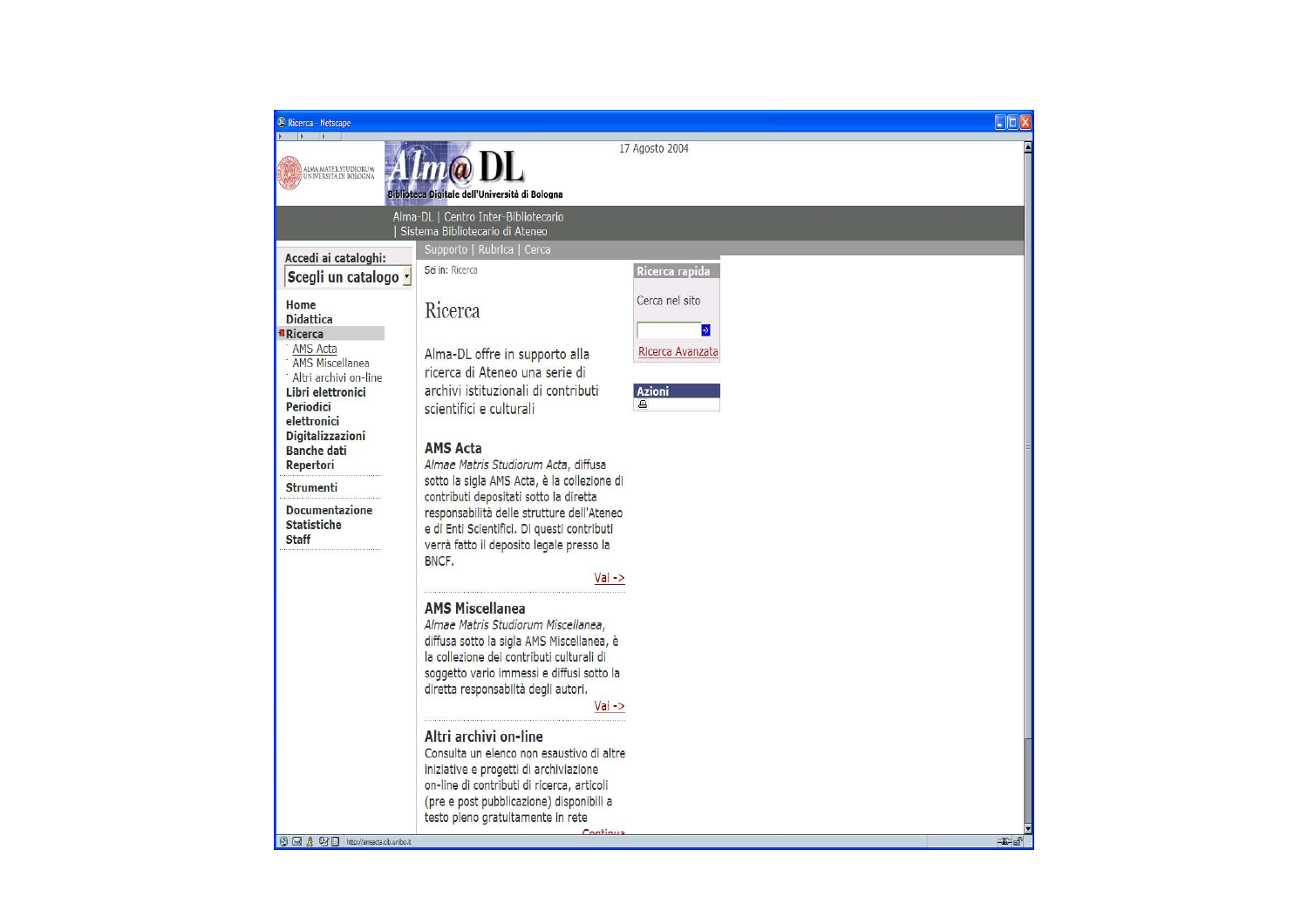| M AMS Acta - Naviga Convegni - Netscape                                                                                                                                                                                                                                                                                                                                                                                                                                                                                                                                                                                                                                                                                                                                                                                                                                                                                         | $\Box$ o $\times$ |  |  |  |
|---------------------------------------------------------------------------------------------------------------------------------------------------------------------------------------------------------------------------------------------------------------------------------------------------------------------------------------------------------------------------------------------------------------------------------------------------------------------------------------------------------------------------------------------------------------------------------------------------------------------------------------------------------------------------------------------------------------------------------------------------------------------------------------------------------------------------------------------------------------------------------------------------------------------------------|-------------------|--|--|--|
| 17 Agosto 2004<br>$lm@$ $DL$<br>ALMA MATER STUDIORUM<br>UN IVERSITÀ DI BOLOGNA<br>Biblioteca Digitale dell'Università di Bologna                                                                                                                                                                                                                                                                                                                                                                                                                                                                                                                                                                                                                                                                                                                                                                                                |                   |  |  |  |
| AMS Acta   Naviga   Cerca   Registrazione   Aiuto<br>Area di<br>lavoro                                                                                                                                                                                                                                                                                                                                                                                                                                                                                                                                                                                                                                                                                                                                                                                                                                                          |                   |  |  |  |
| Alma-DL   Centro Inter-Bibliotecario   Sistema<br>English version<br>Vai:<br>Bibliotecario di Ateneo                                                                                                                                                                                                                                                                                                                                                                                                                                                                                                                                                                                                                                                                                                                                                                                                                            |                   |  |  |  |
| Collezioni Eprints -<br>Sei in: AMS Acta > Naviga Convegni                                                                                                                                                                                                                                                                                                                                                                                                                                                                                                                                                                                                                                                                                                                                                                                                                                                                      |                   |  |  |  |
| Seleziona un valore dalla lista qui sotto.<br>• "Quaderni del Cirsil" - 1 (2002): Per una storia degli insegnamenti linguistici in Italia: bilanci e prospettive (2)<br>• "Quaderni del Cirsil" - 1 (2002): Per una storia degli insegnamenti linguistici: bilanci e prospettive (2)<br>· Gallium Arsenide applications symposium. GAAS 2000 (155)<br>· Gallium Arsenide applications symposium. GAAS 2001 (135)<br>· Gallium Arsenide applications symposium. GAAS 2002 (113)<br>· Gallium Arsenide applications symposium. GAAS 2003 (131)<br>· Open Archives e nuovi scenari dell'editoria scientifica e didattica online (6)<br>· Per una storia degli insegnamenti linguistici: bilanci e prospettive (2)<br>* Per una storia degli insegnamenti linguistici: bilanci e prospettive, Quaderni del CIRSIL, 1 (2002) (1)<br>· Quaderni del Cirsil 1 (2002): Storia degli insegnamenti linguistici. Bilanci e prospettive (1) |                   |  |  |  |
| FAQ   Glossario   Mappa<br>AMS Acta @ 2003 CIB Centro Inter-Bibliotecario<br>ALMA MATER STUDIORUM - Università di Bologna                                                                                                                                                                                                                                                                                                                                                                                                                                                                                                                                                                                                                                                                                                                                                                                                       |                   |  |  |  |
|                                                                                                                                                                                                                                                                                                                                                                                                                                                                                                                                                                                                                                                                                                                                                                                                                                                                                                                                 |                   |  |  |  |
| <b>9回及吗</b> Document: Done (0.08 secs)                                                                                                                                                                                                                                                                                                                                                                                                                                                                                                                                                                                                                                                                                                                                                                                                                                                                                          | $\pm$ f           |  |  |  |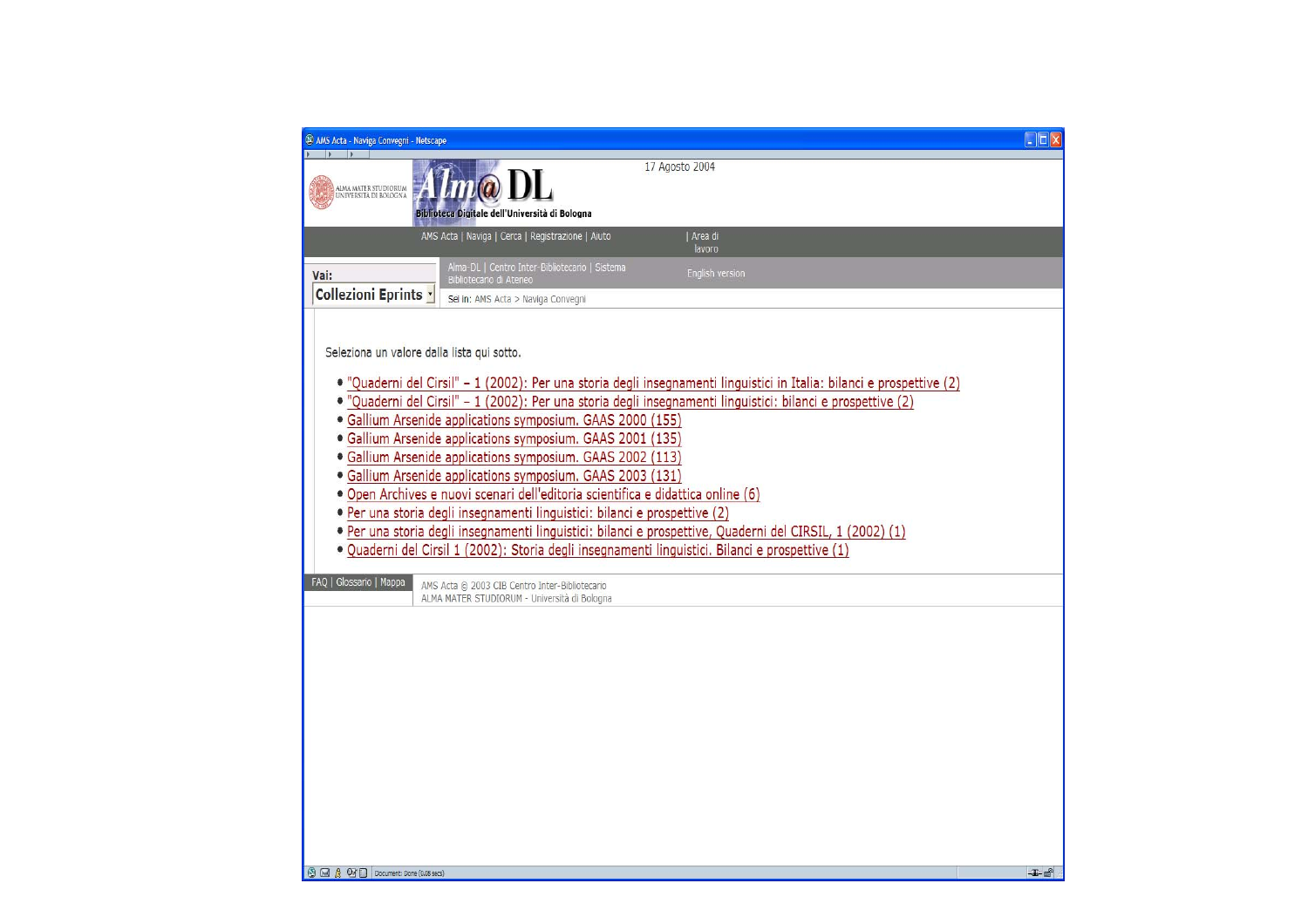| Progetto DigLib - Netscape                                                                                                                                                                                                                                                                                                                |                        | $\Box$ ex                                                                                                                                                                                     |  |  |  |
|-------------------------------------------------------------------------------------------------------------------------------------------------------------------------------------------------------------------------------------------------------------------------------------------------------------------------------------------|------------------------|-----------------------------------------------------------------------------------------------------------------------------------------------------------------------------------------------|--|--|--|
| File Edit View Go Bookmarks Tools Window Help                                                                                                                                                                                                                                                                                             |                        |                                                                                                                                                                                               |  |  |  |
| http://diglib.cib.unibo.it/                                                                                                                                                                                                                                                                                                               | <b>Q</b> , Search<br>o |                                                                                                                                                                                               |  |  |  |
| Mail Li Home n Radio My Netscape Q Search BBookmarks<br>旵,                                                                                                                                                                                                                                                                                |                        |                                                                                                                                                                                               |  |  |  |
| ALMA MATER STUDIORUM<br>UNIVERSITÀ DI BOLOGNA<br>Biblioteca Digitale dell'Università di Bologna                                                                                                                                                                                                                                           |                        | 17 Agosto 2004                                                                                                                                                                                |  |  |  |
| Progetto DigLib   Aiuto                                                                                                                                                                                                                                                                                                                   |                        |                                                                                                                                                                                               |  |  |  |
| Alma-DL   Centro Inter-Bibliotecario   Sistema<br>Vai:<br>Bibliotecario di Ateneo                                                                                                                                                                                                                                                         |                        |                                                                                                                                                                                               |  |  |  |
| <b>Collezioni Eprints -</b><br>Sei in: Progetto DigLib > Home                                                                                                                                                                                                                                                                             |                        |                                                                                                                                                                                               |  |  |  |
| <b>Progetto DigLib</b><br>Progetto di digitalizzazione di materiale<br>cartaceo di rilievo scientifico-culturale per<br>l'Alma Mater Studiorum Università di Bologna<br>realizzato nell'ambito del progetto Alma-DL.<br>La realizzazione del progetto è a cura del CIB<br>Centro Inter-Bibliotecario<br>Elenco delle opere digitalizzate: |                        | Aiuto<br>Come accedere<br>al Full Text<br>Le differenze tra<br>il formato JPEG e<br>il formato DjVu<br>Il Plug-in DjVu<br>Scarica il plug-in<br>per consultare le<br>opere in formato<br>DjVu |  |  |  |
| Titoli:                                                                                                                                                                                                                                                                                                                                   | Full<br>Text:          |                                                                                                                                                                                               |  |  |  |
| Accademia delle scienze dell'Istituto di Bologna - De<br>Bononiensi Scientiarum et Artium instituto atque<br>academia commentarii - Info                                                                                                                                                                                                  |                        | D/Vs                                                                                                                                                                                          |  |  |  |
| Beringer, Joannes Bartholomaeus Adam - Lithographiae<br>Wirceburgensis - Info                                                                                                                                                                                                                                                             | <b>JPEG</b><br>D/Ve    |                                                                                                                                                                                               |  |  |  |
| Pagan de' Paganis, Marco - Cornici di Terracotta - Info                                                                                                                                                                                                                                                                                   | DJVu<br><b>JPEG</b>    |                                                                                                                                                                                               |  |  |  |
| Pomodoro, Giovanni; Scala, Giovanni - Geometria<br>Prattica - Info                                                                                                                                                                                                                                                                        | <b>UPEG</b><br>[0.00]  |                                                                                                                                                                                               |  |  |  |
| Scheuchzer, Johann Jacob - Herbarium Diluvianum -<br><b>Info</b>                                                                                                                                                                                                                                                                          | <b>JPEG</b><br>D/Vs    |                                                                                                                                                                                               |  |  |  |
| Alma-DL @ 2003 CIB Centro Inter-Bibliotecario<br>FAQ   Glossario   Mappa<br>ALMA MATER STUDIORUM - Università di Bologna                                                                                                                                                                                                                  |                        |                                                                                                                                                                                               |  |  |  |
|                                                                                                                                                                                                                                                                                                                                           |                        |                                                                                                                                                                                               |  |  |  |
| <b>S A O A D Transferring data from digib.cib.unibo.it</b>                                                                                                                                                                                                                                                                                |                        | $2 - 1$                                                                                                                                                                                       |  |  |  |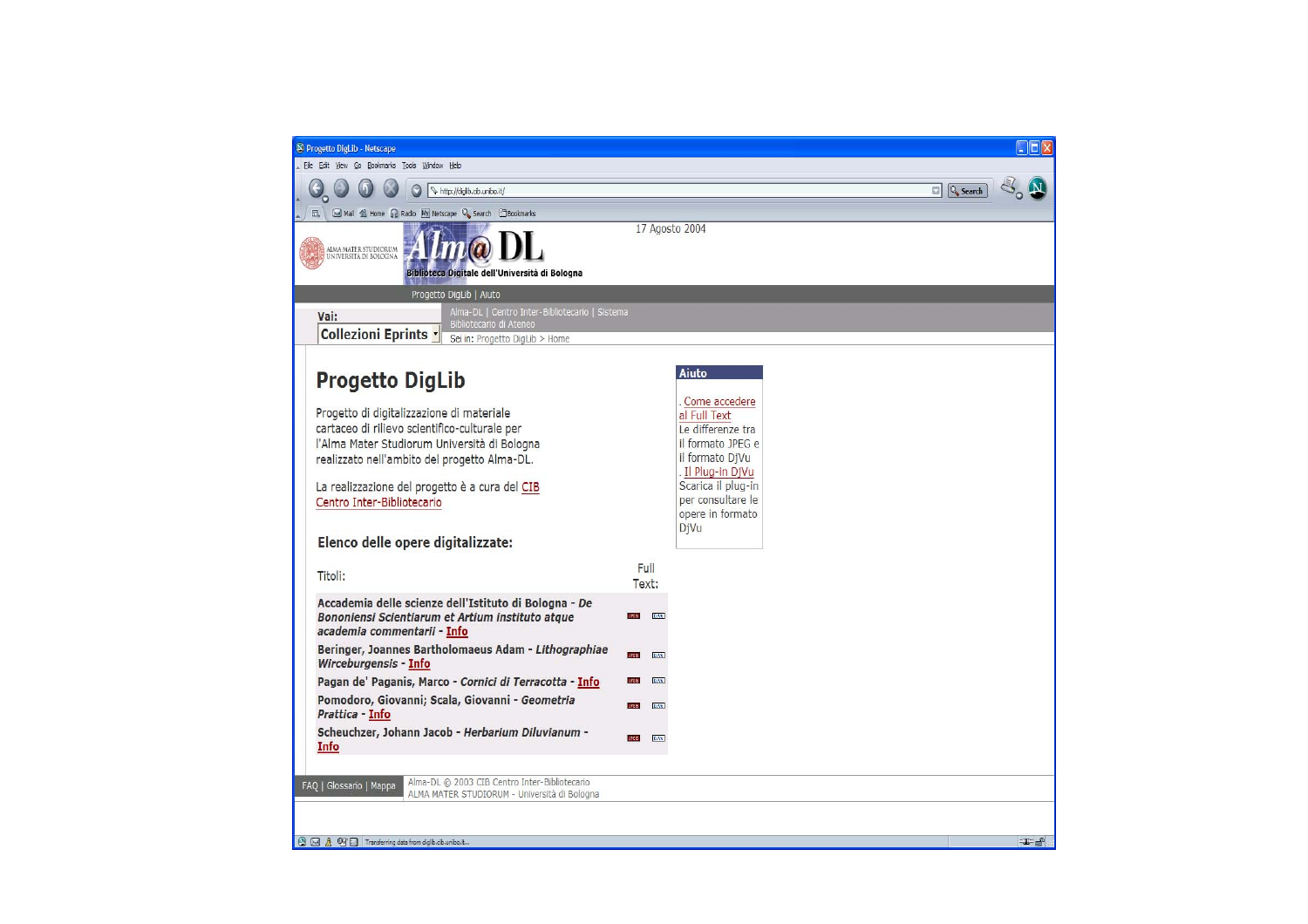

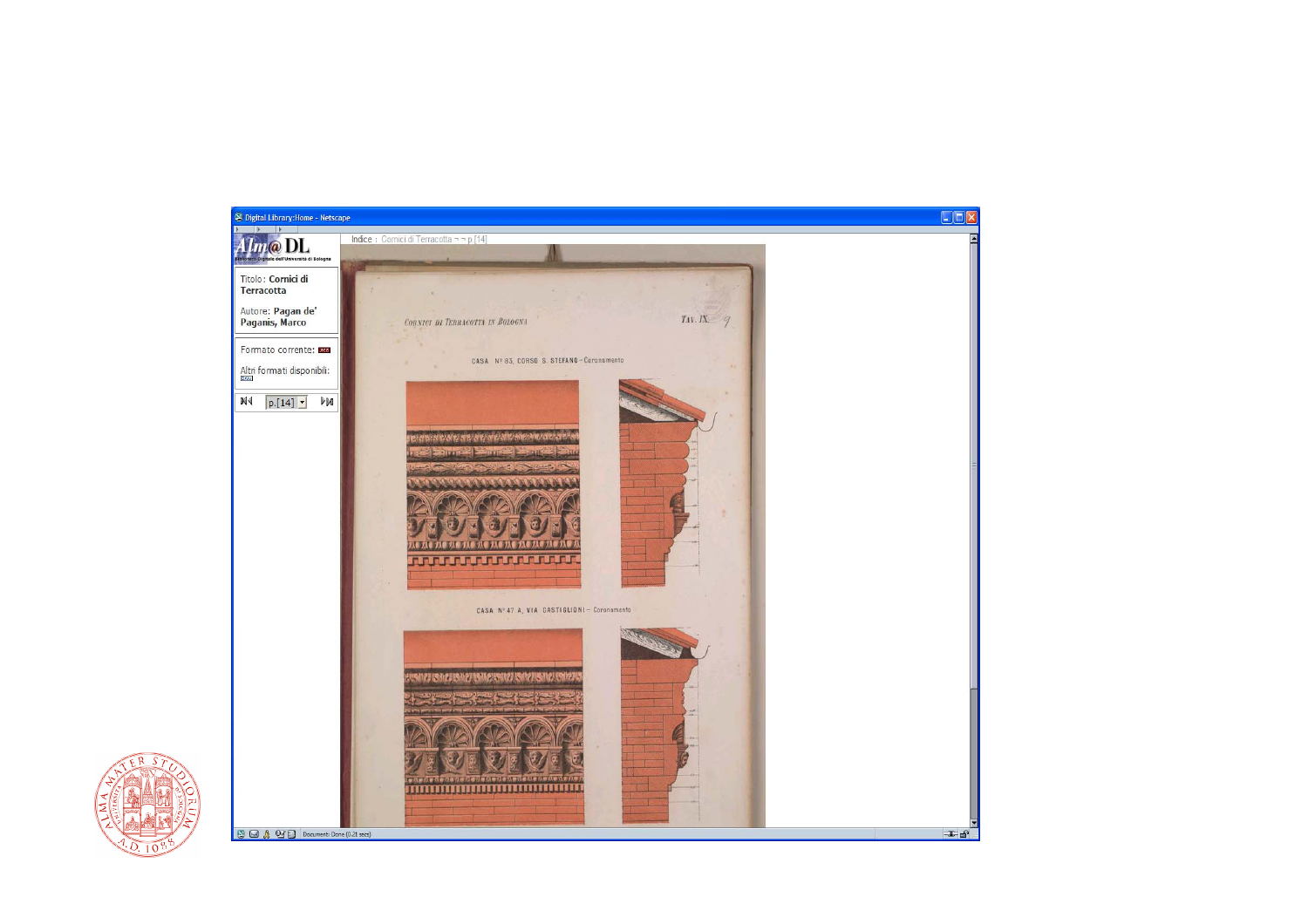## The ALMA DL Project at the University of Bologna

Inform librarians about Open Access journals; the role of the National Union Catalogue (ACNP)

Participate t o meetings and make our experience available Make available our experience in other fields and projects Examples:

- E-learning
- $\bullet$ Research evaluation

Collaboration with other National initiatives (e.g. CILEA/CASPUR and Conference of Rectors Working Group for Libraries)